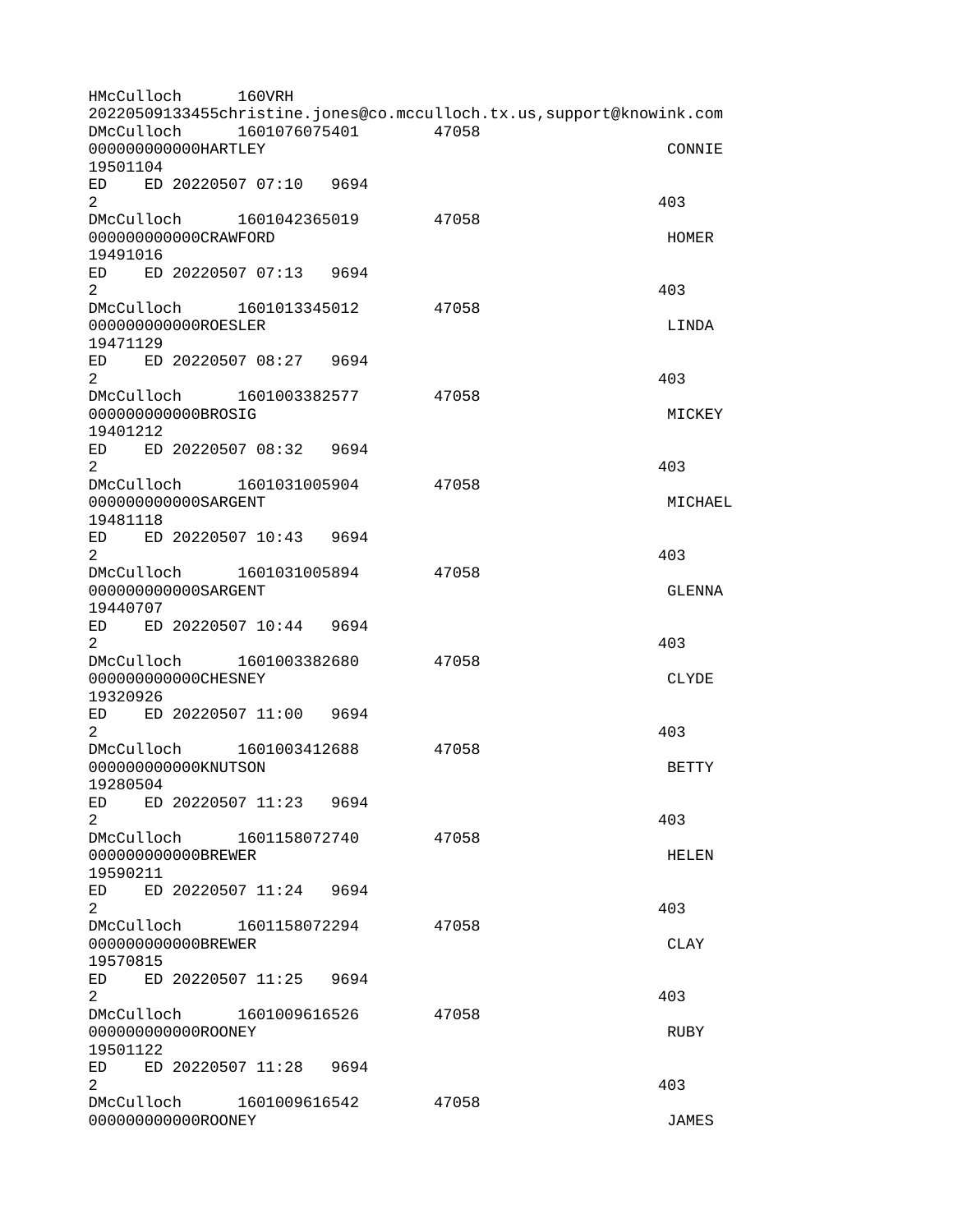19480519 ED ED 20220507 11:29 9694  $2^{403}$ DMcCulloch 1602171596798 47058 000000000000BEASLEY KATHLEEN 19521118 ED ED 20220507 11:41 9694  $2^{403}$ DMcCulloch 1602171597068 47058 000000000000BEASLEY THOMAS 19490817 ED ED 20220507 11:43 9694  $2^{403}$ DMcCulloch 1601042365026 47058 000000000000CRAWFORD LORAINE 19520522 ED ED 20220507 12:00 9694  $2^{403}$ DMcCulloch 1601012030038 47058 0000000000000CAMPBELL PAULA 19461003 ED ED 20220507 12:26 9694  $2^{403}$ DMcCulloch 1601010892561 47058 000000000000CAMPBELL EDWIN 19470905 ED ED 20220507 12:26 9694  $2^{403}$ DMcCulloch 1602138838620 47058 000000000000MEDFORD LONNIE 19530914 ED ED 20220507 12:58 9694  $2^{403}$ DMcCulloch 1601013031552 47058 0000000000000ROESLER ALVIN 19450816 ED ED 20220507 13:09 9694  $2^{403}$ DMcCulloch 1601003412425 47058 000000000000DEEDS BRENT 19530327 ED ED 20220507 13:13 9694  $2^{403}$ DMcCulloch 1601092838333 47058 000000000000MATTHEWS CHARLES 19530208 ED ED 20220507 14:25 9694  $2^{403}$ DMcCulloch 1601003382423 47058 000000000000MILLER CRAIG 19641228 ED ED 20220507 15:20 9694  $2^{403}$ DMcCulloch 1601003382468 47058 000000000000PENN JANE 19470813 ED ED 20220507 16:50 9694  $2^{403}$ DMcCulloch 1601029580951 47058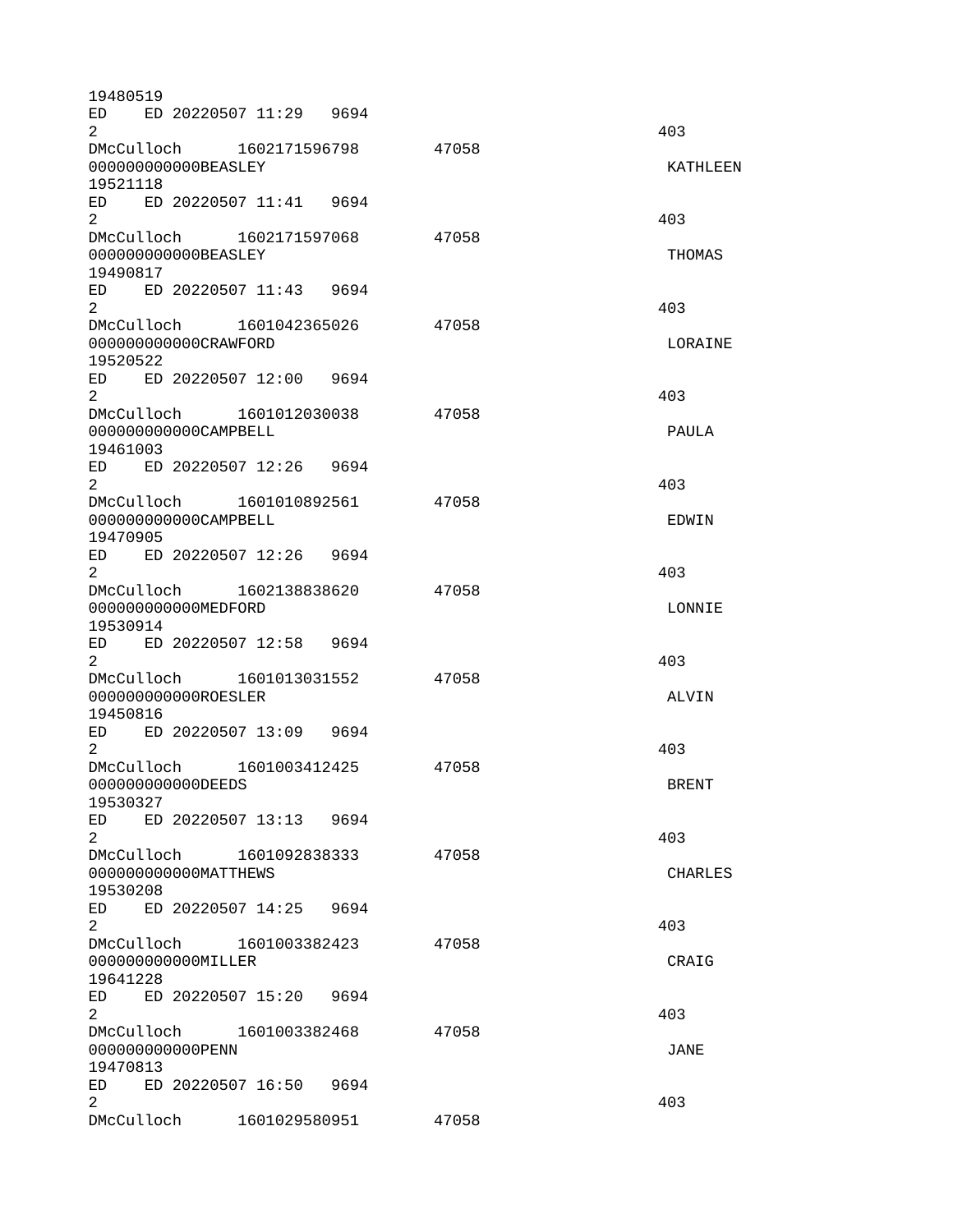0000000000000HARBIN 700YA 750YA 750YA 750YA 750YA 750YA 750YA 750YA 750YA 750YA 750YA 750YA 750YA 750YA 750YA 19590721 ED ED 20220507 17:28 9694  $2^{403}$ DMcCulloch 1602119850003 47058 00000000000000MCKINNEY ARNOLD 19770417 ED ED 20220507 17:29 9694  $2^{403}$ DMcCulloch 1601158078181 47058 0000000000000PENN 7RACY 19761104 ED ED 20220507 18:31 9694  $2^{403}$ DMcCulloch 1601141358149 47058 0000000000000PENN THOMAS 19751201 ED ED 20220507 18:31 9694  $2^{403}$ DMcCulloch 1601003382273 47058 000000000000EDMONDSON NONTCA 19700307 ED ED 20220507 18:42 9694  $2^{403}$ DMcCulloch 1601186335521 47058 000000000000MCRAE DELAURA 19740411 ED ED 20220507 18:46 9694  $2^{403}$ DMcCulloch 1601011697846 47058 000000000000MOORE JASON 19811219 ED ED 20220507 18:46 9694  $2^{403}$ DMcCulloch 1601003370708 47058 000000000000BROWN MARELINA 19580502 ED ED 20220507 07:45 9687  $2 \times 102$ DMcCulloch 1601185868618 47058 000000000000BROWN MICHAEL 19620901 ED ED 20220507 07:46 9687  $2 \times 102$ DMcCulloch 1602162020329 47058 000000000000CARY KRISTEN 19811027 ED ED 20220507 08:54 9687  $2 \t 102$ DMcCulloch 1601003377395 47058 000000000000HOLUBEC JANE 19520408 ED ED 20220507 09:02 9687  $2 \times 102$ DMcCulloch 1601003376761 47058 000000000000HOLUBEC MICHAEL 19580303 ED ED 20220507 09:19 9687  $2 \t 102$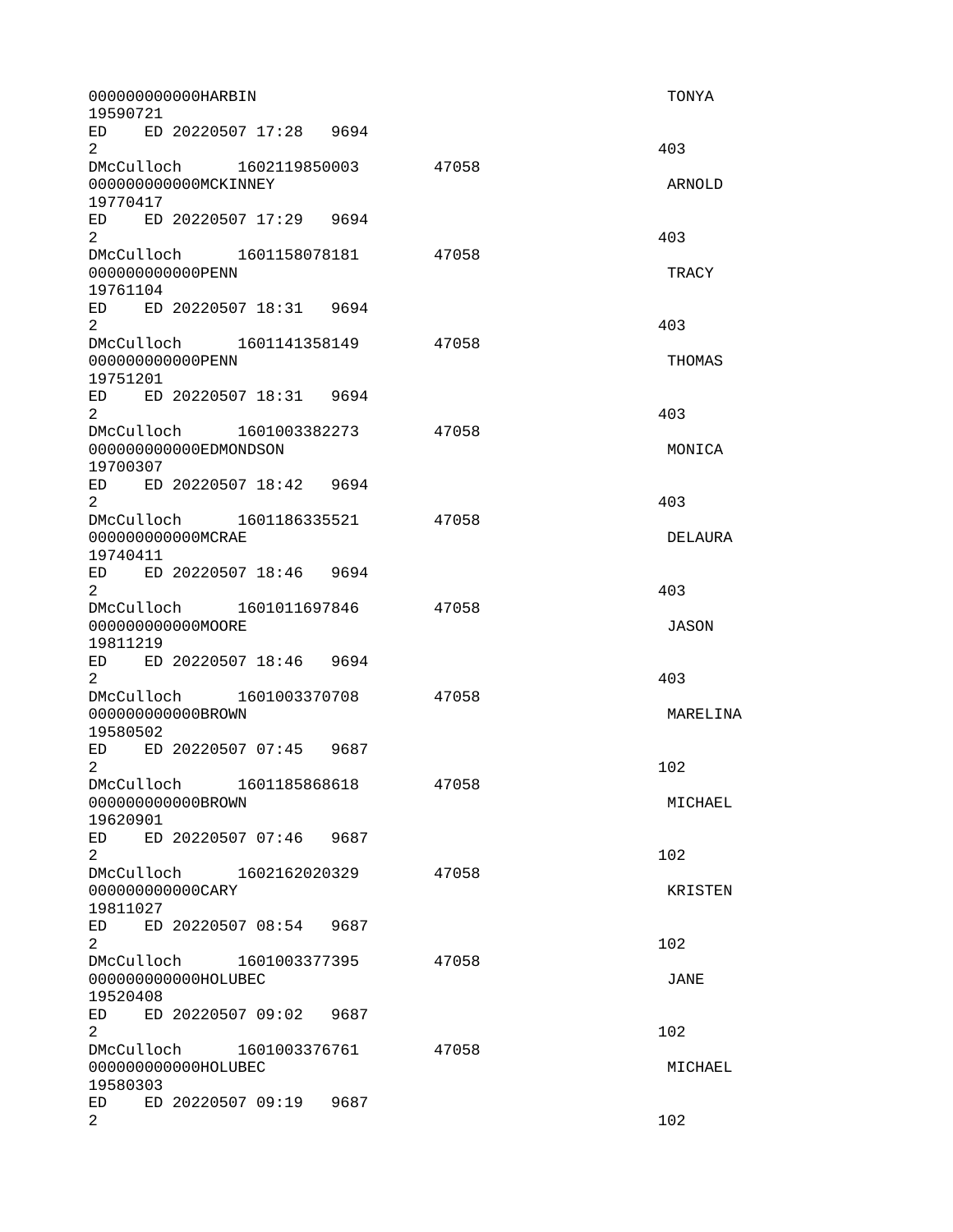| DMcCulloch<br>000000000000CAMP<br>19570108                                                                                                                                                                                     | 1601025717909          |      | 47058 | <b>ROBERT</b>    |
|--------------------------------------------------------------------------------------------------------------------------------------------------------------------------------------------------------------------------------|------------------------|------|-------|------------------|
| ED ED 20220507 09:52 9687<br>$\overline{2}$                                                                                                                                                                                    |                        |      |       | 102              |
| DMcCulloch 1601014246233<br>000000000000REYNOLDS<br>19500605                                                                                                                                                                   |                        |      | 47058 | LINDA            |
| ED ED 20220507 10:30 9687<br>$\overline{2}$                                                                                                                                                                                    |                        |      |       | 102              |
| DMcCulloch 1601010939917<br>00000000000KENT<br>19470110                                                                                                                                                                        |                        |      | 47058 | <b>DONNA</b>     |
| ED ED 20220507 11:19 9687<br>$\overline{2}$                                                                                                                                                                                    |                        |      |       | 102              |
| DMcCulloch<br>00000000000KENT<br>19480204                                                                                                                                                                                      | 1601010939929          |      | 47058 | <b>GLEN</b>      |
| ED<br>ED 20220507 11:20 9687<br>2                                                                                                                                                                                              |                        |      |       | 102              |
| DMcCulloch 1601148997487<br>000000000000MCNEELY<br>19460213                                                                                                                                                                    |                        |      | 47058 | TED              |
| ED ED 20220507 11:44 9687<br>$\overline{2}$                                                                                                                                                                                    |                        |      |       | 102              |
| DMcCulloch 1601044198136<br>000000000000MCNEELY<br>19451204                                                                                                                                                                    |                        |      | 47058 | <b>JUSTINE</b>   |
| ED ED 20220507 11:45 9687<br>$\overline{2}$                                                                                                                                                                                    |                        |      |       | 102              |
| DMcCulloch 1601003377485<br>000000000000HOLUBEC<br>19781129                                                                                                                                                                    |                        |      | 47058 | <b>CETH</b>      |
| ED 20220507 11:49 9687<br>ED<br>$\overline{2}$                                                                                                                                                                                 |                        |      |       | 102              |
| DMcCulloch 1601015369256<br>000000000000CASTILL0<br>19630614                                                                                                                                                                   |                        |      | 47058 | <b>JOSEPHINE</b> |
| ED.<br>$2^{\circ}$                                                                                                                                                                                                             | ED 20220507 13:04 9687 |      |       | 102              |
| DMcCulloch<br>000000000000STEPHENSON<br>19701124                                                                                                                                                                               | 1601003389945          |      | 47058 | <b>ELIZABETH</b> |
| ED<br>ED 20220507 13:05 9687<br>$\overline{2}$                                                                                                                                                                                 |                        |      |       | 102              |
| DMcCulloch 1601162440468<br>000000000000IBARRA<br>19630630                                                                                                                                                                     |                        |      | 47058 | <b>JESUS</b>     |
| ED<br>ED 20220507 14:21 9687<br>$\overline{2}$                                                                                                                                                                                 |                        |      |       | 102              |
| DMcCulloch<br>000000000000CASTANUELA<br>19531118                                                                                                                                                                               | 1601070366721          |      | 47058 | ROGELIO          |
| ED ED 20220507 17:44<br>2                                                                                                                                                                                                      |                        | 9687 |       | 102              |
| DMcCulloch 1601003384005<br>00000000000FL0RES<br>19541212                                                                                                                                                                      |                        |      | 47058 | <b>JUAN</b>      |
| ED and the set of the set of the set of the set of the set of the set of the set of the set of the set of the set of the set of the set of the set of the set of the set of the set of the set of the set of the set of the se | ED 20220507 18:54      | 9687 |       |                  |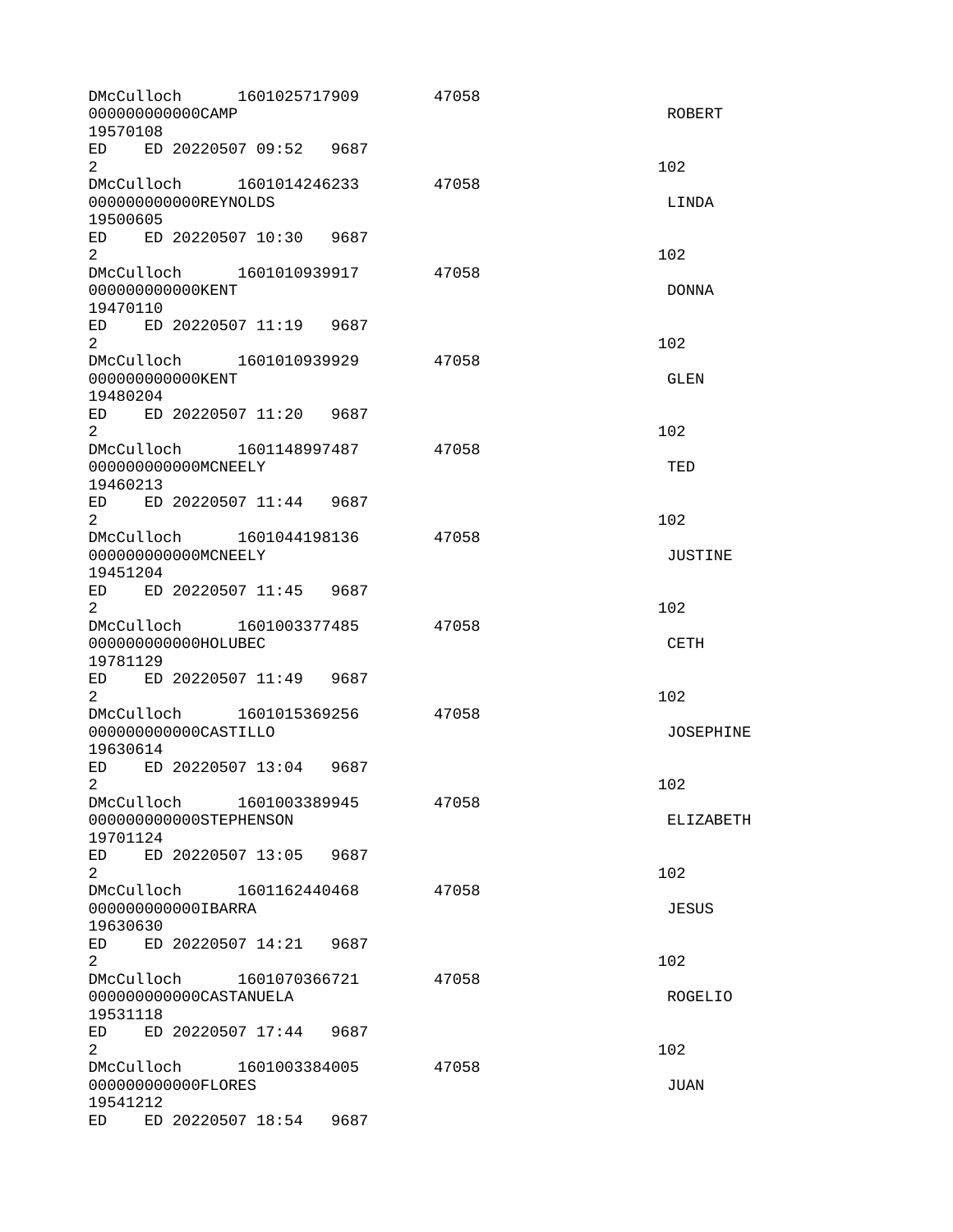$2 \times 102$ DMcCulloch 1601003370921 47058 000000000000DAY BETZY 19480322 ED ED 20220507 07:19 9691  $2\overline{)}$ DMcCulloch 1601003363028 47058 000000000000AVERY DURELLE 19490323 ED ED 20220507 07:56 9691  $2 \times 302$ DMcCulloch 1601003363016 47058 000000000000AVERY CHARLES 19430820 ED ED 20220507 09:02 9691  $2 \times 302$ DMcCulloch 1601022677703 47058 000000000000RIDER MICHAEL 19710326 ED ED 20220507 10:11 9691  $2\overline{)}$ DMcCulloch 1601011048838 47058 000000000000MARSHALL JAMES 19460602 ED ED 20220507 12:45 9691  $2 \times 302$ DMcCulloch 1601003383275 47058 000000000000HEMPHILL PEGGY 19430119 ED ED 20220507 13:21 9691  $2\overline{)}$  302 DMcCulloch 1601003383252 47058 000000000000HEMPHILL JERELL 19390502 ED ED 20220507 13:22 9691  $2\overline{)}$ DMcCulloch 1601139202334 47058 000000000000ELLIS SHIRLEY 19360107 ED ED 20220507 13:39 9691  $2 \times 302$ DMcCulloch 1601003377221 47058 000000000000MARKS JACQUELINE 19590323 ED ED 20220507 13:40 9691  $2 \times 302$ DMcCulloch 1601139202323 47058 000000000000ELLIS RYAN 19320417 ED ED 20220507 13:41 9691  $2\overline{)}$ DMcCulloch 1601003383898 47058 000000000000TAYLOR BILLIE 19570916 ED ED 20220507 15:33 9691  $2 \times 302$ DMcCulloch 1601157010506 47058 000000000000WILLIAMS SHARON 19610807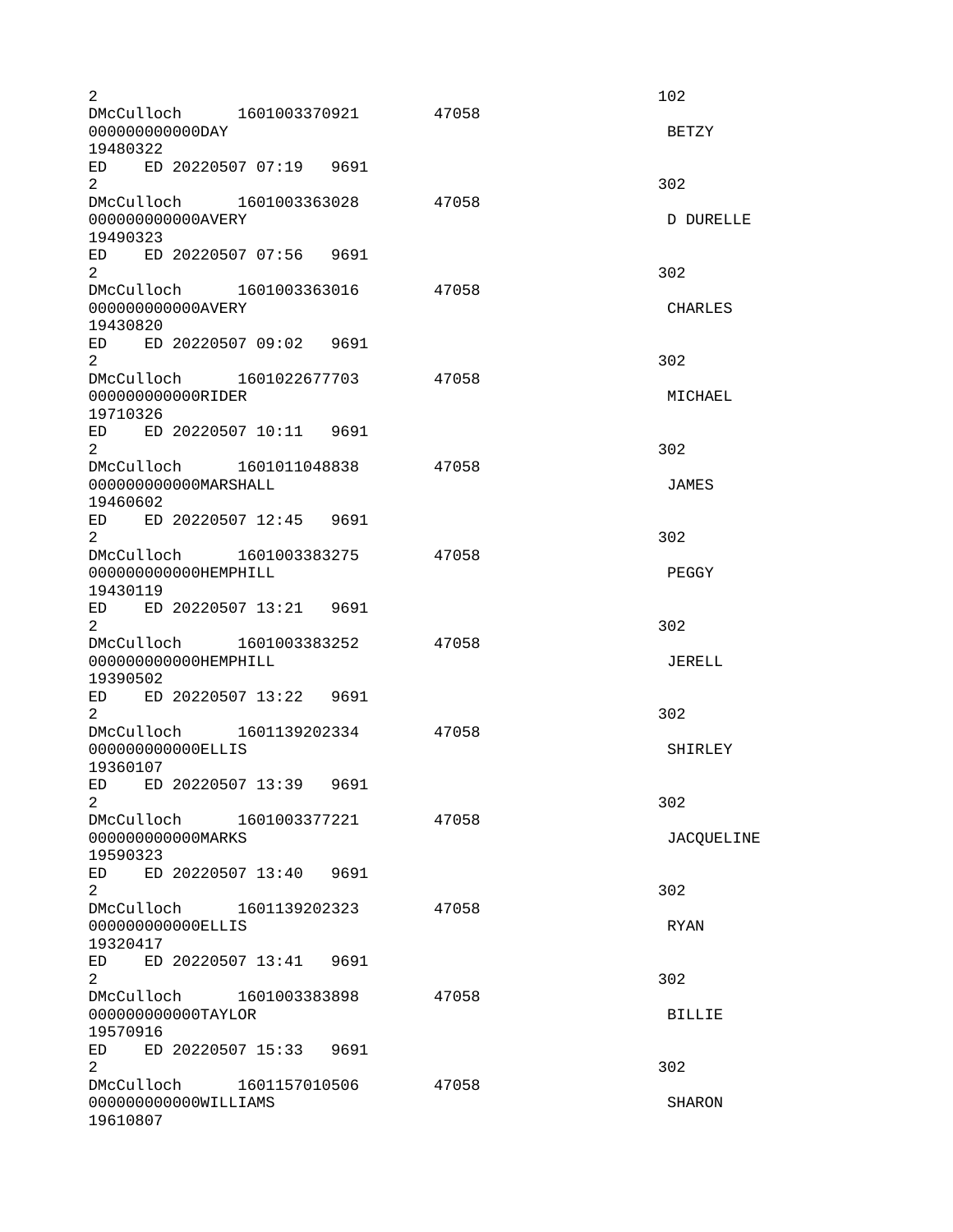ED ED 20220507 15:40 9691  $2\overline{)}$ DMcCulloch 1601093181579 47058 000000000000MILLIKEN MARY 19541023 ED ED 20220507 16:22 9691  $2 \times 302$ DMcCulloch 1601093181567 47058 00000000000000MILLIKEN 30E 19510108 ED ED 20220507 16:24 9691  $2 \times 302$ DMcCulloch 1601221132050 47058 000000000000GARNER BARBARA 19480914 ED ED 20220507 17:28 9691  $2\overline{)}$ DMcCulloch 1601221132045 47058 000000000000GARNER CHARLES CHARLES 19461026 ED ED 20220507 17:28 9691  $2 \times 302$ DMcCulloch 1601150769359 47058 000000000000GARNER BARRY 19761207 ED ED 20220507 18:04 9691  $2\overline{)}$  302 DMcCulloch 1601003374764 47058 000000000000DAY KENT 19761115 ED ED 20220507 18:31 9691  $2\overline{)}$ DMcCulloch 1601003385719 47058 000000000000HURO JUANITA 19450713 ED ED 20220507 07:07 9692  $2<sup>2</sup>$ DMcCulloch 1601003366065 47058 000000000000RUBIO ORLANDO 19571027 ED ED 20220507 08:29 9692  $2<sup>2</sup>$ DMcCulloch 1601003380142 47058 000000000000WIGGINTON JAN 19490325 ED ED 20220507 09:49 9692  $2 \times 401$ DMcCulloch 1601069187032 47058 000000000000MEDRANO LINDA 19560704 ED ED 20220507 10:16 9692  $2<sup>2</sup>$ DMcCulloch 1601129829698 47058 000000000000HURO JOE 19430928 ED ED 20220507 10:55 9692 2 and  $\overline{201}$ DMcCulloch 1601003384344 47058 000000000000JONES SANDRA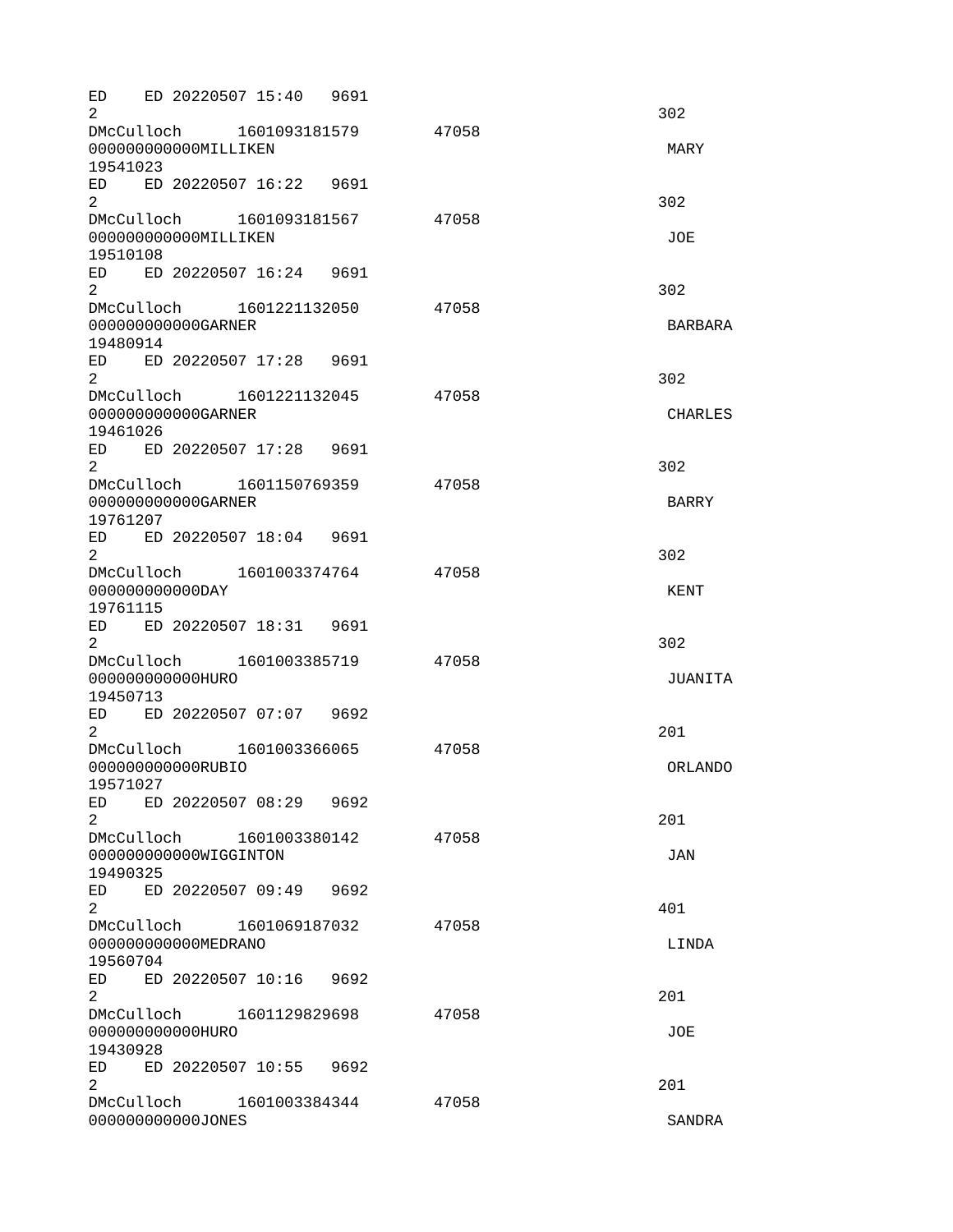19510305 ED ED 20220507 11:35 9692  $2<sup>2</sup>$ DMcCulloch 1601014192242 47058 000000000000MITZEL JUDY 19531026 ED ED 20220507 12:47 9692  $2<sup>2</sup>$ DMcCulloch 1602138835843 47058 000000000000ALEXANDER JANUS 19870630 ED ED 20220507 13:24 9692 2 and  $\overline{201}$ DMcCulloch 1601003385828 47058 000000000000JONES VERNON 19530323 ED ED 20220507 17:22 9692  $2<sup>2</sup>$ DMcCulloch 1601003385816 47058 000000000000JONES MARTHA 19521202 ED ED 20220507 17:24 9692  $2<sup>2</sup>$ DMcCulloch 1601003378373 47058 000000000000GUTIERREZ MARY 19570922 ED ED 20220507 18:54 9692 2 and  $\overline{201}$ DMcCulloch 1601003393682 47058 000000000000BRATTON LINDA 19450525 ED ED 20220507 08:31 9689  $2^{\circ}$ DMcCulloch 1601003393533 47058 000000000000HANKS JUDY 19410604 ED ED 20220507 08:37 9689  $2^{\circ}$ DMcCulloch 1602120079017 47058 000000000000HOGGATT BRENDA 19550716 ED ED 20220507 09:11 9689  $2^{\circ}$ DMcCulloch 1601003956702 47058 000000000000BRANYON VICTOR 19481122 ED ED 20220507 09:14 9689  $2^{\circ}$ DMcCulloch 1601003394141 47058 000000000000CHRISTY CARRIE 19441216 ED ED 20220507 13:33 9689  $2^{\circ}$ DMcCulloch 1601003393676 47058 000000000000BRATTON JERRY 19420302 ED ED 20220507 13:54 9689  $2^{\circ}$ DMcCulloch 1601055818811 47058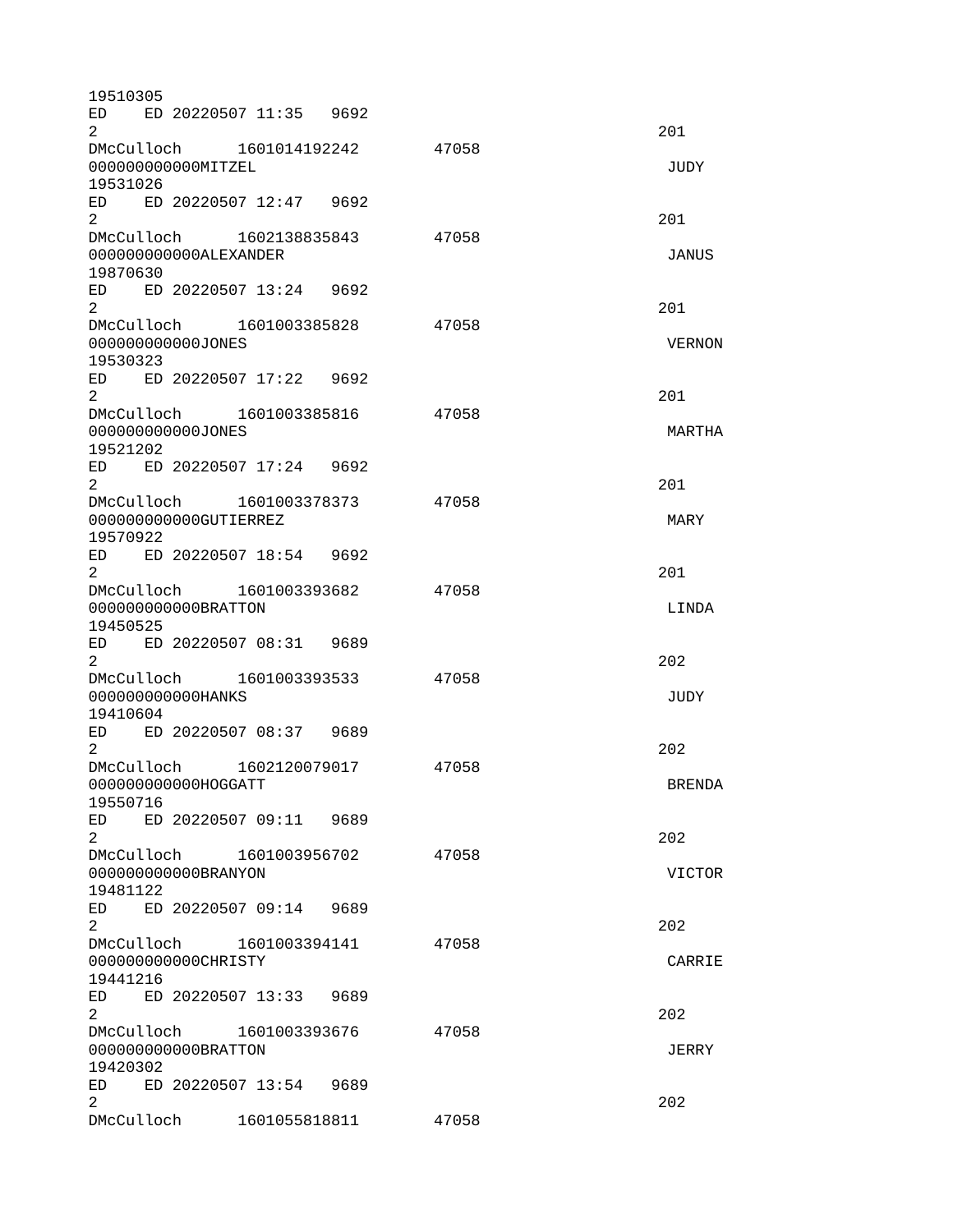000000000000BRATTON SONORA 19701002 ED ED 20220507 13:56 9689  $2^{\circ}$ DMcCulloch 1601003393844 47058 000000000000OWENS MICHAEL 19520819 ED ED 20220507 14:09 9689  $2^{\circ}$ DMcCulloch 1601176908637 47058 0000000000000BROWN NANCY 19531121 ED ED 20220507 14:34 9689  $2^{\circ}$ DMcCulloch 1601005783777 47058 000000000000SHUFFLER BARBARA 19530421 ED ED 20220507 14:56 9689  $2^{\circ}$ DMcCulloch 1601055388694 47058 000000000000DONLEY MARY 19531003 ED ED 20220507 17:25 9689  $2^{\circ}$ DMcCulloch 1601021238487 47058 0000000000000RAGSDALE and the control of the control of the control of the control of the control of the control of the control of the control of the control of the control of the control of the control of the control of t 19511106 ED ED 20220507 07:44 9693  $2^{402}$ DMcCulloch 1601003395949 47058 000000000000BOLTON PHYLLIS 19520307 ED ED 20220507 07:47 9693  $2^{402}$ DMcCulloch 1601092725517 47058 0000000000000AVEN DEBORAH 19480816 ED ED 20220507 07:55 9693  $2^{402}$ DMcCulloch 1602144001118 47058 000000000000FOLSE LISA 19540106 ED ED 20220507 08:04 9693  $2^{402}$ DMcCulloch 1602144001173 47058 000000000000FOLSE PAUL 19450201 ED ED 20220507 08:06 9693  $2^{402}$ DMcCulloch 1601003379460 47058 000000000000RICHARDSON JOHN 19560312 ED ED 20220507 08:41 9693  $2^{402}$ DMcCulloch 1602185507517 47058 000000000000WILKINS JOHNNY 19570113 ED ED 20220507 08:53 9693  $2^{402}$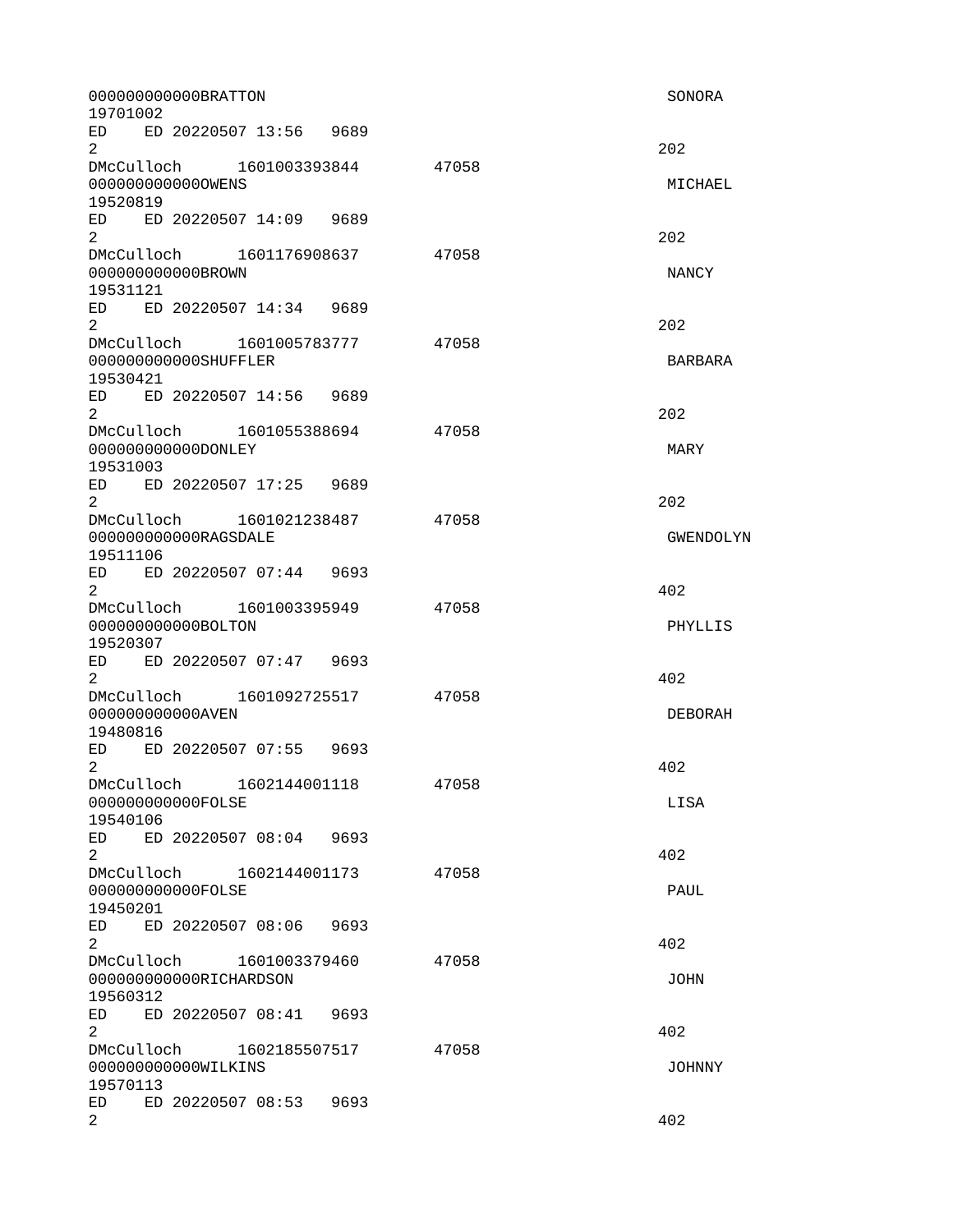| DMcCulloch  1601092717278<br>00000000000AVEN<br>19491226                                                                                                                                                                                            |      | 47058 | <b>JAMES</b>    |
|-----------------------------------------------------------------------------------------------------------------------------------------------------------------------------------------------------------------------------------------------------|------|-------|-----------------|
| ED ED 20220507 09:04 9693<br>$\overline{2}$                                                                                                                                                                                                         |      |       | 402             |
| DMcCulloch  1601003395724<br>000000000000SKALAK<br>19510317                                                                                                                                                                                         |      | 47058 | <b>KATHY</b>    |
| ED ED 20220507 09:08 9693<br>2 <sup>1</sup>                                                                                                                                                                                                         |      |       | 402             |
| 000000000000SKALAK<br>19461027                                                                                                                                                                                                                      |      | 47058 | JOE             |
| ED ED 20220507 09:08 9693<br>$\overline{2}$                                                                                                                                                                                                         |      |       | 402             |
| DMcCulloch 1601003395015 47058<br>000000000000G0SSETT<br>19680811                                                                                                                                                                                   |      |       | GARY            |
| ED ED 20220507 09:19 9693<br>$\overline{2}$                                                                                                                                                                                                         |      |       | 402             |
| DMcCulloch 1601003395004<br>000000000000GOSSETT<br>19700215                                                                                                                                                                                         |      | 47058 | <b>CLAYLENE</b> |
| ED ED 20220507 09:20 9693<br>$\mathbf{2}^{\prime}$                                                                                                                                                                                                  |      |       | 402             |
| DMcCulloch  1601010769771<br>000000000000C0X<br>19640506                                                                                                                                                                                            |      | 47058 | ANNA-MARIA      |
| ED ED 20220507 09:44 9693<br>$\overline{2}$                                                                                                                                                                                                         |      |       | 402             |
| DMcCulloch 1601010769904<br>000000000000C0X<br>19610302                                                                                                                                                                                             |      | 47058 | <b>EDWARD</b>   |
| ED ED 20220507 09:46 9693<br>$\overline{2}$                                                                                                                                                                                                         |      |       | 402             |
| DMcCulloch 1602163566615 47058<br>00000000000MCBEE<br>19650628                                                                                                                                                                                      |      |       | <b>STERLING</b> |
| ED ED 20220507 10:01 9693<br>2                                                                                                                                                                                                                      |      |       | 402             |
| DMcCulloch 1601003395321<br>000000000000L0HN<br>19650716                                                                                                                                                                                            |      | 47058 | <b>REBECCA</b>  |
| ED<br>ED 20220507 10:02 9693<br>2                                                                                                                                                                                                                   |      |       | 402             |
| DMcCulloch 1602138369136<br>000000000000APPLET0N<br>19500215                                                                                                                                                                                        |      | 47058 | AMELIA          |
| ED ED 20220507 10:05<br>$\overline{2}$                                                                                                                                                                                                              | 9693 |       | 402             |
| DMcCulloch 1601055796940<br>000000000000WADDILL<br>19581017                                                                                                                                                                                         |      | 47058 | <b>BILLY</b>    |
| ED ED 20220507 10:06<br>$\mathbf{2}$                                                                                                                                                                                                                | 9693 |       | 402             |
| DMcCulloch 1601199067016<br>00000000000MCBEE<br>19381018                                                                                                                                                                                            |      | 47058 | <b>BILLY</b>    |
| ED 20220507 10:26<br>ED and the set of the set of the set of the set of the set of the set of the set of the set of the set of the set of the set of the set of the set of the set of the set of the set of the set of the set of the set of the se | 9693 |       |                 |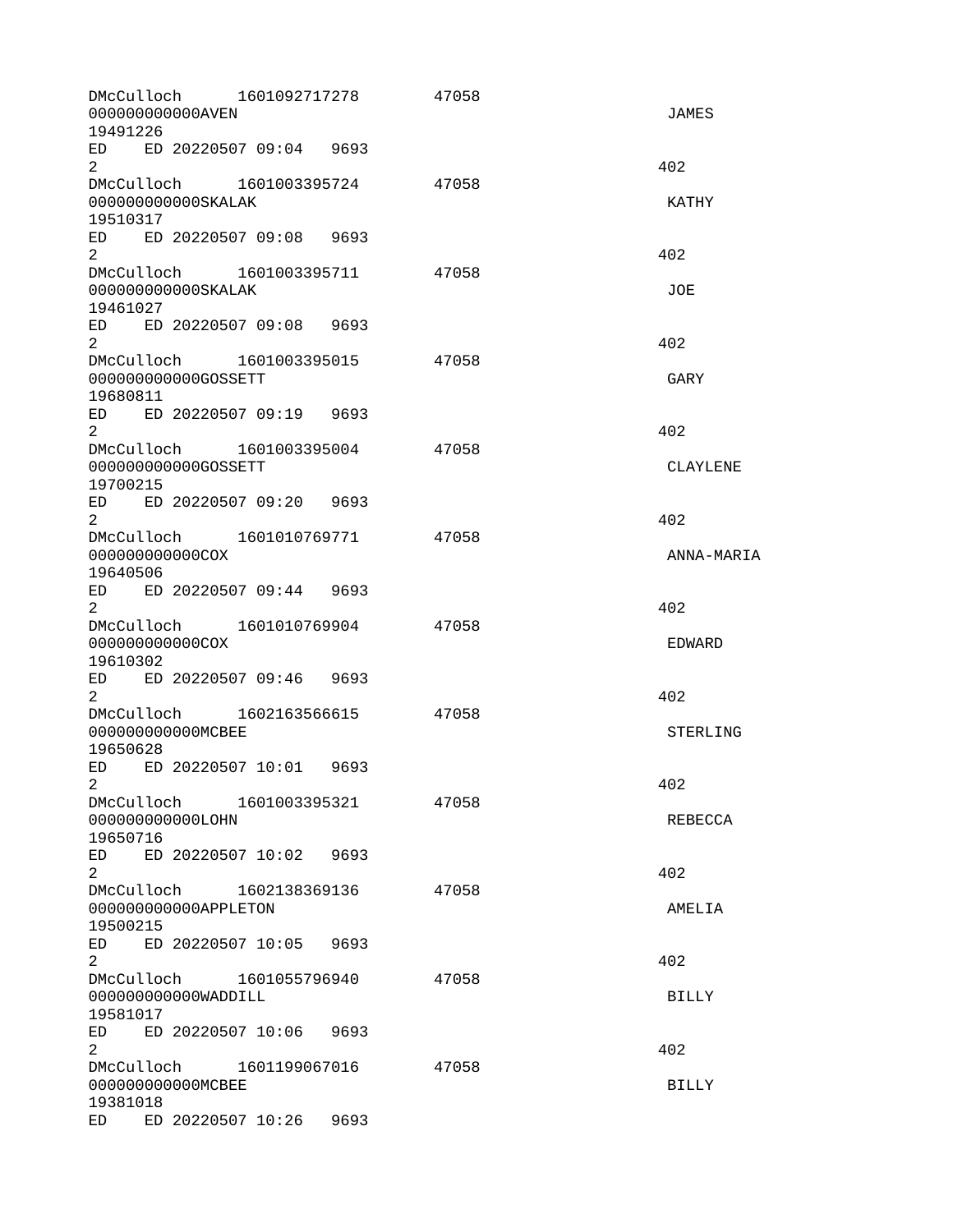| $\overline{2}$<br>DMcCulloch 1601003396088<br>00000000000BARR                                                                                                                                                                                                                                                                                 | 47058 | 402<br><b>KENNETH</b> |
|-----------------------------------------------------------------------------------------------------------------------------------------------------------------------------------------------------------------------------------------------------------------------------------------------------------------------------------------------|-------|-----------------------|
| 19410720<br>ED ED 20220507 10:33 9693<br>$\overline{2}$<br>DMcCulloch 1601003396100<br>00000000000BARR<br>19410827                                                                                                                                                                                                                            | 47058 | 402<br>GLORIA         |
| ED ED 20220507 10:35 9693<br>2 <sup>1</sup><br>DMcCulloch 1602141378281<br>000000000000J0HNSON<br>19411010                                                                                                                                                                                                                                    | 47058 | 402<br>LEITH          |
| ED ED 20220507 10:49 9693<br>2<br>DMcCulloch 1602141378332<br>00000000000MARTINEZ<br>19390619                                                                                                                                                                                                                                                 | 47058 | 402<br><b>JOHN</b>    |
| ED ED 20220507 10:49 9693<br>$\overline{2}$<br>DMcCulloch 1602141317731<br>000000000000BENNETT<br>19991115<br>ED ED 20220507 10:57 9693                                                                                                                                                                                                       | 47058 | 402<br><b>JOHN</b>    |
| 2<br>DMcCulloch 1601003366388<br>000000000000C00PER<br>19440203<br>ED ED 20220507 11:08 9693                                                                                                                                                                                                                                                  | 47058 | 402<br>PREASLEY       |
| $\overline{2}$<br>DMcCulloch 1601003394636<br>000000000000BEAM<br>19500620<br>ED ED 20220507 11:09 9693                                                                                                                                                                                                                                       | 47058 | 402<br>LINDA          |
| 2<br>DMcCulloch 1601003394643<br>00000000000BEAM<br>19550501<br>ED ED 20220507 11:10 9693                                                                                                                                                                                                                                                     | 47058 | 402<br><b>RUFUS</b>   |
| 2<br>DMcCulloch<br>1601129722842<br>00000000000FUENTES<br>19560320<br>ED<br>ED 20220507 11:12 9693                                                                                                                                                                                                                                            | 47058 | 402<br>LYDIA          |
| $\overline{2}$<br>DMcCulloch 1601148101773<br>000000000000SMITH<br>19440814<br>ED ED 20220507 11:21 9693                                                                                                                                                                                                                                      | 47058 | 402<br>LARRY          |
| $2^{\circ}$<br>DMcCulloch<br>1601021890129<br>000000000000RAGSDALE<br>19500906<br>ED 20220507 11:25<br>ED and the set of the set of the set of the set of the set of the set of the set of the set of the set of the set of the set of the set of the set of the set of the set of the set of the set of the set of the set of the se<br>9693 | 47058 | 402<br><b>JACK</b>    |
| $\overline{2}$<br>DMcCulloch 1602139628520<br>000000000000MCANALLY<br>19530909                                                                                                                                                                                                                                                                | 47058 | 402.<br><b>JESSE</b>  |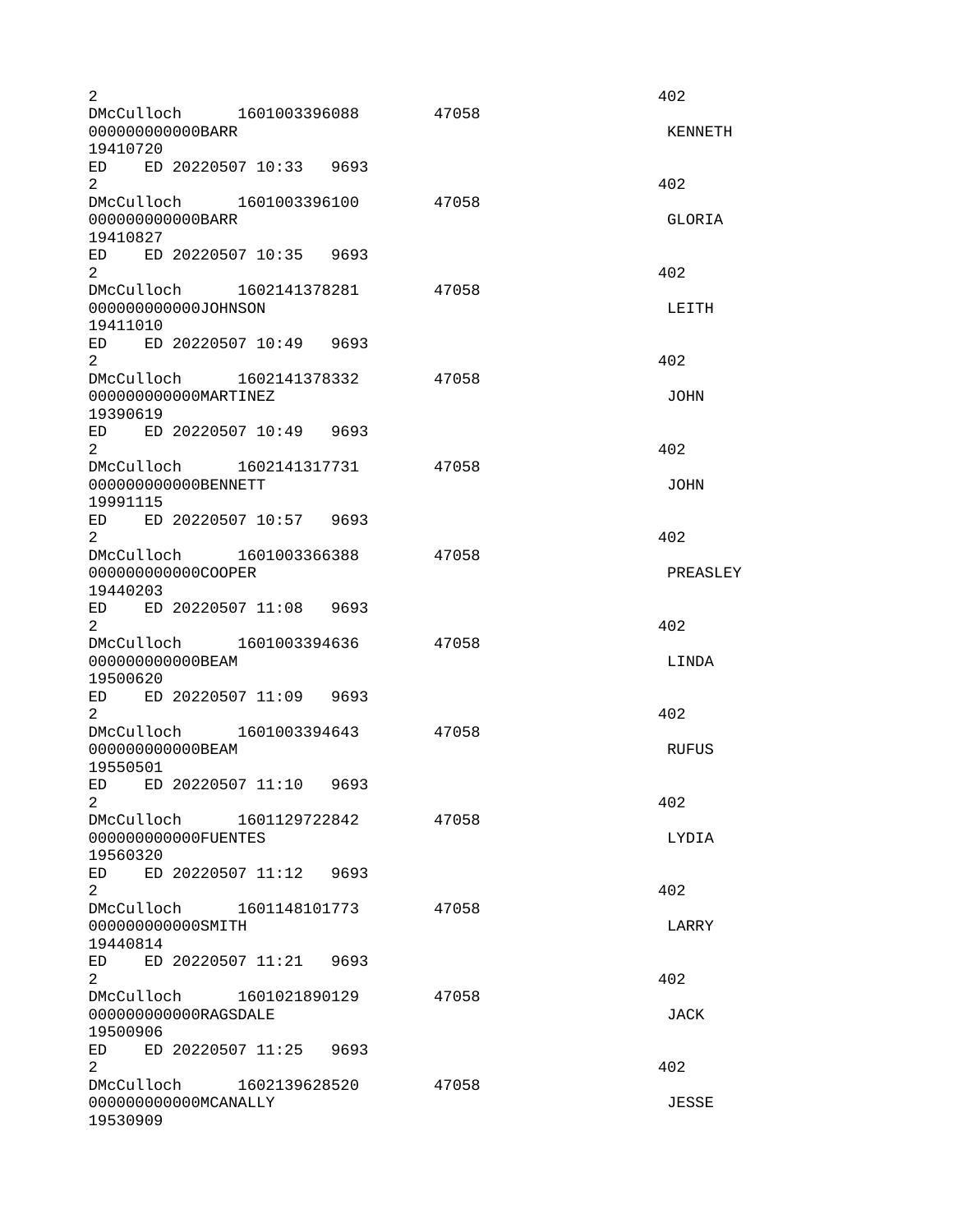ED ED 20220507 11:27 9693  $2^{402}$ DMcCulloch 1601001781858 47058 000000000000WELLS DENNIS 19450626 ED ED 20220507 11:34 9693  $2^{402}$ DMcCulloch 1601013075243 47058 000000000000BLANKENSHIP MICHAEL 19460825 ED ED 20220507 12:43 9693  $2^{402}$ DMcCulloch 1601221321061 47058 000000000000MCBEE JAMIE 19870723 ED ED 20220507 13:46 9693  $2^{402}$ DMcCulloch 1601069995021 47058 0000000000000YOUNG SUE SUE SUE SUE SUE SUE SUE 19641120 ED ED 20220507 13:59 9693  $2^{402}$ DMcCulloch 1601141320393 47058 000000000000YOUNG LOYE 19620325 ED ED 20220507 14:00 9693  $2^{402}$ DMcCulloch 1601003395460 47058 000000000000MOSELEY VIRGINIA 19530404 ED ED 20220507 14:12 9693  $2^{402}$ DMcCulloch 1601003395456 47058 00000000000000000000ELEY ARTHUR 19550316 ED ED 20220507 14:13 9693  $2^{402}$ DMcCulloch 1601003379473 47058 000000000000RICHARDSON MADELYNN 19590718 ED ED 20220507 14:51 9693  $2^{402}$ DMcCulloch 1601003394689 47058 000000000000BOLTON ALVIN 19401117 ED ED 20220507 15:02 9693  $2^{402}$ DMcCulloch 1601021261746 47058 000000000000HARRINGTON MERLIN 19520229 ED ED 20220507 15:11 9693  $2^{402}$ DMcCulloch 1601003412635 47058 000000000000DRAYCOTT MARGARET 19360205 ED ED 20220507 15:47 9693  $2^{402}$ DMcCulloch 1601015596863 47058 000000000000EVANS JOHNA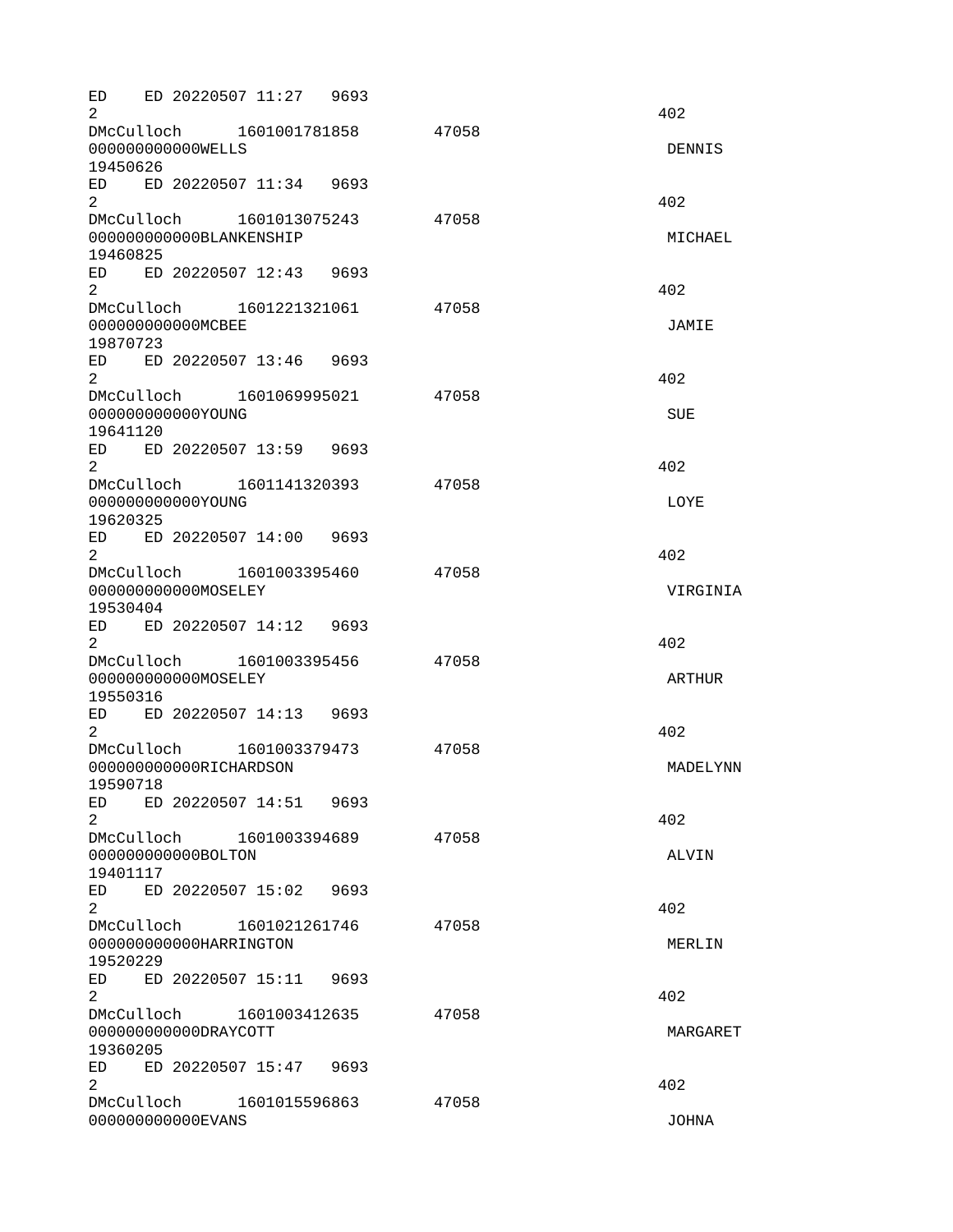19590423 ED ED 20220507 15:57 9693  $2^{402}$ DMcCulloch 1601007204835 47058 000000000000EVANS FRANKIE 19521228 ED ED 20220507 15:58 9693  $2^{402}$ DMcCulloch 1601003394945 47058 000000000000ECKERT DAVID 19540721 ED ED 20220507 17:32 9693  $2^{402}$ DMcCulloch 1601003366414 47058 000000000000000COOPER NANCY 19541001 ED ED 20220507 18:08 9693  $2^{402}$ DMcCulloch 1601009616428 47058 000000000000HURO-JONES JOANN 19650828 ED ED 20220507 07:44 9692  $2^{401}$ DMcCulloch 1601003380573 47058 000000000000CROUCH NAN 19490325 ED ED 20220507 10:39 9692  $2 \times 401$ DMcCulloch 1601018646170 47058 000000000000JONES ROBERT 19620906 ED ED 20220507 11:27 9692  $2^{401}$ DMcCulloch 1601003378736 47058 000000000000KING JOSEPH 19450524 ED ED 20220507 11:48 9692  $2^{401}$ DMcCulloch 1601003378743 47058 0000000000000000KING MARY 19440616 ED ED 20220507 11:49 9692  $2 \times 401$ DMcCulloch 1601003392347 47058 000000000000WIGGINTON JACK 19430223 ED ED 20220507 12:59 9692  $2^{401}$ DMcCulloch 1601003388388 47058 000000000000MENEFIELD DONALD 19520820 ED ED 20220507 13:01 9692  $2^{401}$ DMcCulloch 1601148644020 47058 000000000000OWENS VICTORIA 19570211 ED ED 20220507 13:24 9692  $2 \times 401$ DMcCulloch 1601169695873 47058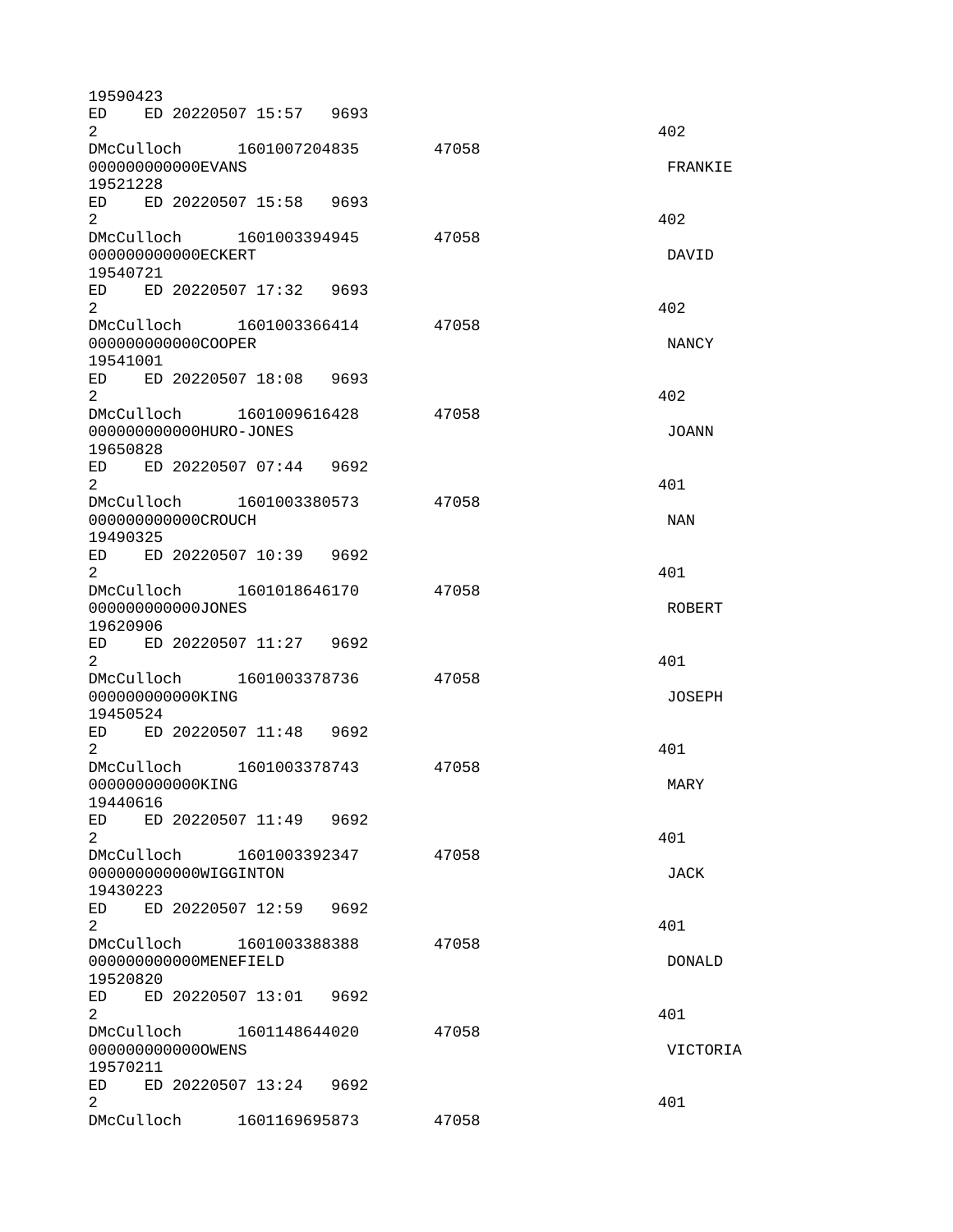000000000000HEILMAN DAVID 19530522 ED ED 20220507 13:25 9692  $2^{401}$ DMcCulloch 1601003377865 47058 000000000000BUSH TERESA 19520115 ED ED 20220507 13:53 9692  $2 \times 401$ DMcCulloch 1602138208679 47058 000000000000KEEN KENNETH 19490110 ED ED 20220507 14:12 9692  $2 \times 401$ DMcCulloch 1601179027741 47058 000000000000HARMON O 19351008 ED ED 20220507 14:21 9692  $2^{401}$ DMcCulloch 1601003374554 47058 000000000000000KING ROBIN ROBIN ROBIN 19550427 ED ED 20220507 15:46 9692  $2 \times 401$ DMcCulloch 1601173490930 47058 000000000000WYATT JAMES 19481105 ED ED 20220507 16:47 9692  $2^{401}$ DMcCulloch 1601012032842 47058 000000000000BARBOUR PHYLLIS 19500207 ED ED 20220507 17:06 9692  $2^{401}$ DMcCulloch 1601003381437 47058 000000000000SANDOVAL YVONNE 19671101 ED ED 20220507 17:23 9692  $2 \times 401$ DMcCulloch 1601003381444 47058 000000000000SANDOVAL JERRY 19650831 ED ED 20220507 17:24 9692  $2 \times 401$ DMcCulloch 1601003379332 47058 000000000000PITCOX DIXIE 19610205 ED ED 20220507 18:12 9692  $2^{401}$ DMcCulloch 1601003379345 47058 000000000000PITCOX DORMAN 19580630 ED ED 20220507 18:13 9692  $2 \times 401$ DMcCulloch 1601003374857 47058 000000000000DODD LISA 19601204 ED ED 20220507 07:51 32347  $2 \t 101$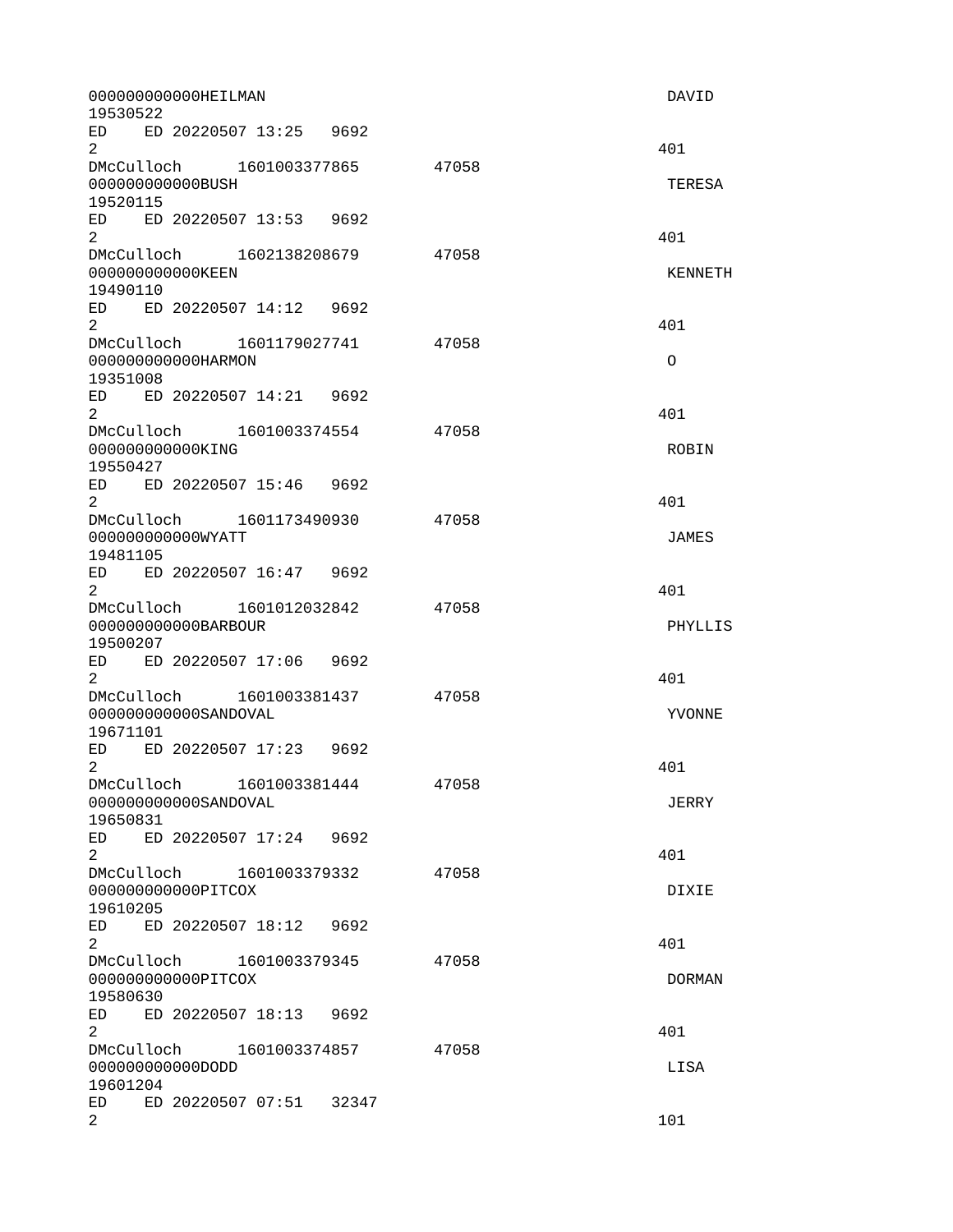| DMcCulloch 1601019183652<br>000000000000ST0KES<br>19380327                                                                                                                                                                                       |                         |               |       | 47058 | AURELLIA         |
|--------------------------------------------------------------------------------------------------------------------------------------------------------------------------------------------------------------------------------------------------|-------------------------|---------------|-------|-------|------------------|
| ED ED 20220507 08:30 32347<br>$\overline{2}$                                                                                                                                                                                                     |                         |               |       |       | 101              |
| DMcCulloch 1601019183675<br>000000000000ST0KES<br>19430212                                                                                                                                                                                       |                         |               |       | 47058 | <b>CHARLES</b>   |
| ED ED 20220507 08:31 32347<br>$\overline{2}$                                                                                                                                                                                                     |                         |               |       |       | 101              |
| DMcCulloch  1601022327442<br>000000000000D0BS0N<br>19711107                                                                                                                                                                                      |                         |               |       | 47058 | <b>DEBORAH</b>   |
| ED ED 20220507 08:32 32347<br>$2^{\circ}$                                                                                                                                                                                                        |                         |               |       |       | 101              |
| DMcCulloch 1601021273705<br>000000000000D0BS0N<br>19720325                                                                                                                                                                                       |                         |               |       | 47058 | <b>BRYAN</b>     |
| ED.<br>$\overline{2}$                                                                                                                                                                                                                            | ED 20220507 08:34 32347 |               |       |       | 101              |
| 000000000000LAND<br>19521213                                                                                                                                                                                                                     |                         |               |       | 47058 | LARRY            |
| ED ED 20220507 09:08 32347<br>$\overline{2}$                                                                                                                                                                                                     |                         |               |       |       | 301              |
| 000000000000BARNHILL<br>19360809                                                                                                                                                                                                                 |                         |               |       | 47058 | <b>ROBERT</b>    |
| ED ED 20220507 09:11 32347<br>$\overline{2}$                                                                                                                                                                                                     |                         |               |       |       | 101              |
| DMcCulloch 1601003390084<br>000000000000BARNHILL<br>19381019                                                                                                                                                                                     |                         |               |       | 47058 | MARJORIE         |
| ED<br>2                                                                                                                                                                                                                                          | ED 20220507 09:12 32347 |               |       |       | 101              |
| DMcCulloch 1601003370783<br>000000000000C0RY<br>19521010                                                                                                                                                                                         |                         |               |       | 47058 | <b>SYNDY</b>     |
| ED.<br>$\mathcal{P}$                                                                                                                                                                                                                             | ED 20220507 09:34 32347 |               |       |       | 101              |
| DMcCulloch<br>000000000000CARLSON<br>19460126                                                                                                                                                                                                    |                         | 1601003365988 |       | 47058 | MICHAEL          |
| ED<br>$\overline{2}$                                                                                                                                                                                                                             | ED 20220507 09:35 32347 |               |       |       | 101              |
| DMcCulloch 1601036831681<br>000000000000T0MLINSON<br>19461123                                                                                                                                                                                    |                         |               |       | 47058 | GLORIA           |
| ED ED 20220507 09:56<br>$\overline{2}$                                                                                                                                                                                                           |                         |               | 32347 |       | 101              |
| DMcCulloch 1601036836899<br>000000000000T0MLINSON<br>19450923                                                                                                                                                                                    |                         |               |       | 47058 | DAVID            |
| ED and the set of the set of the set of the set of the set of the set of the set of the set of the set of the set of the set of the set of the set of the set of the set of the set of the set of the set of the set of the se<br>$\overline{2}$ | ED 20220507 09:58       |               | 32347 |       | 101              |
| DMcCulloch 1601021409898<br>00000000000WIESEN<br>19570713                                                                                                                                                                                        |                         |               |       | 47058 | <b>STEPHANIE</b> |
| ED and the set of the set of the set of the set of the set of the set of the set of the set of the set of the set of the set of the set of the set of the set of the set of the set of the set of the set of the set of the se                   | ED 20220507 10:46       |               | 32347 |       |                  |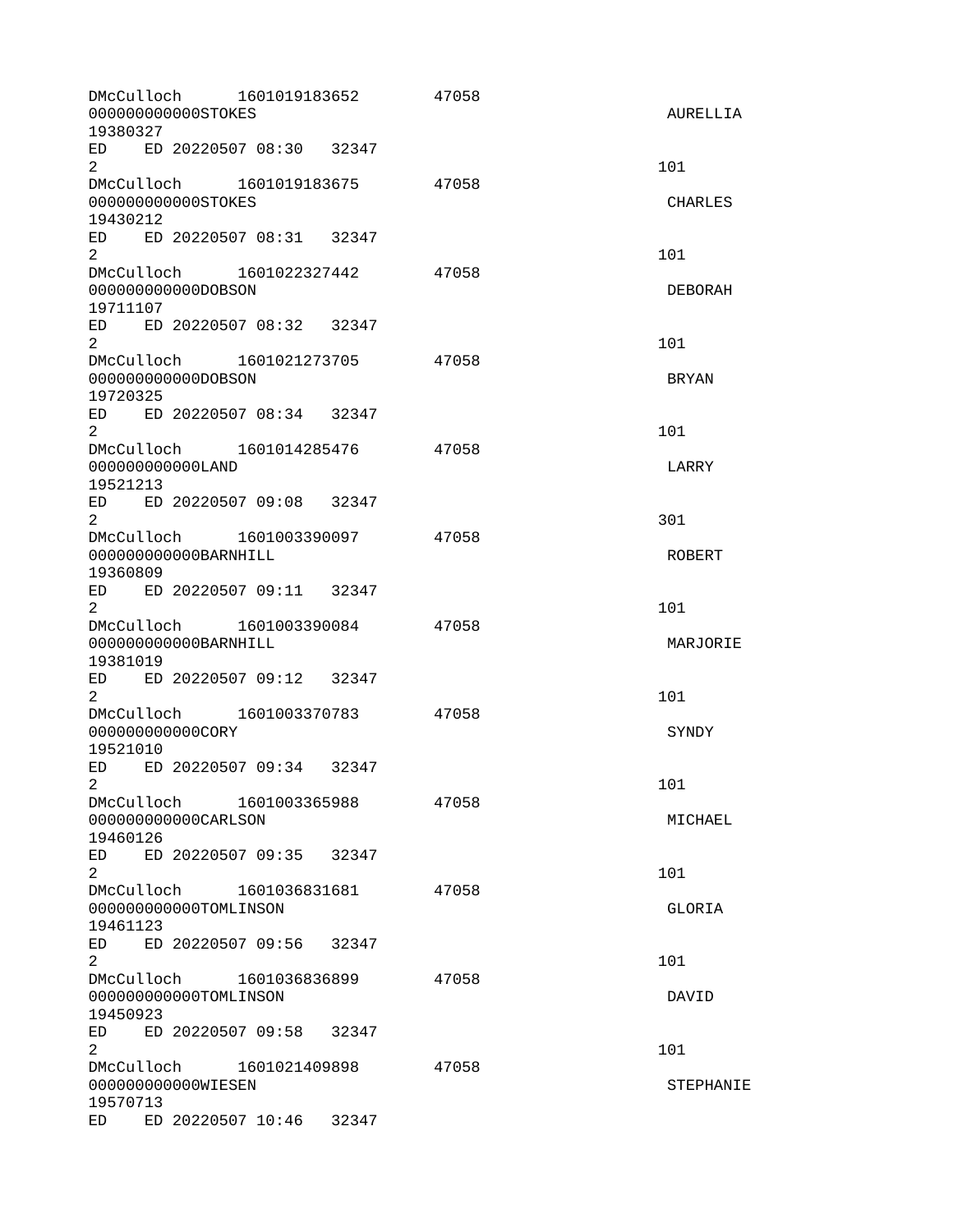| $\overline{c}$                                                              |       | 101            |
|-----------------------------------------------------------------------------|-------|----------------|
| DMcCulloch  1601003391825<br>000000000000RUTHERFORD<br>19521204             | 47058 | J0             |
| ED ED 20220507 10:58 32347                                                  |       |                |
| $\overline{2}$<br>DMcCulloch  1601090133333                                 | 47058 | 101            |
| 000000000000R0GERS<br>19750612                                              |       | CAYLA          |
| ED ED 20220507 10:59 32347<br>$\overline{2}$                                |       | 101            |
| DMcCulloch 1601149751140<br>000000000000COCHRAN                             | 47058 | <b>JAMES</b>   |
| 19480604<br>ED ED 20220507 11:18 32347<br>2                                 |       | 101            |
| DMcCulloch 1601009288589<br>000000000000SC0TT                               | 47058 | DONALD         |
| 19470519<br>ED ED 20220507 11:36 32347<br>$\overline{2}$                    |       | 101            |
| DMcCulloch 1601003392914<br>000000000000JONES                               | 47058 | <b>DORIS</b>   |
| 19331209<br>ED ED 20220507 11:43 32347<br>2                                 |       | 101            |
| DMcCulloch 1601028393822<br>000000000000C0X                                 | 47058 | LINDA          |
| 19460710<br>ED ED 20220507 11:53 32347<br>$\overline{2}$                    |       | 101            |
| DMcCulloch 1601028394108<br>000000000000COX<br>19430922                     | 47058 | <b>DERRELL</b> |
| ED ED 20220507 11:55 32347<br>2                                             |       | 101            |
| DMcCulloch 1601023014559<br>000000000000SEAWRIGHT<br>19550406               | 47058 | <b>ROYCE</b>   |
| ED ED 20220507 12:01<br>32347<br>2                                          |       | 101            |
| DMcCulloch 1602171337915<br>000000000000SEAWRIGHT<br>19460917               | 47058 | <b>KAY</b>     |
| ED<br>ED 20220507 12:02 32347<br>$\overline{2}$                             |       | 101            |
| DMcCulloch 1601003364788<br>000000000000SIMPSON<br>19380226                 | 47058 | NANCY          |
| ED ED 20220507 13:53 32347<br>$\overline{2}$                                |       | 101            |
| DMcCulloch<br>1601003375623<br>00000000000PITC0X<br>19710114                | 47058 | <b>TRACY</b>   |
| ED<br>ED 20220507 14:10 32347<br>$\overline{2}$<br>DMcCulloch 1601009326912 |       | 101            |
| 000000000000VIRDELL<br>19800514                                             | 47058 | <b>WESLEY</b>  |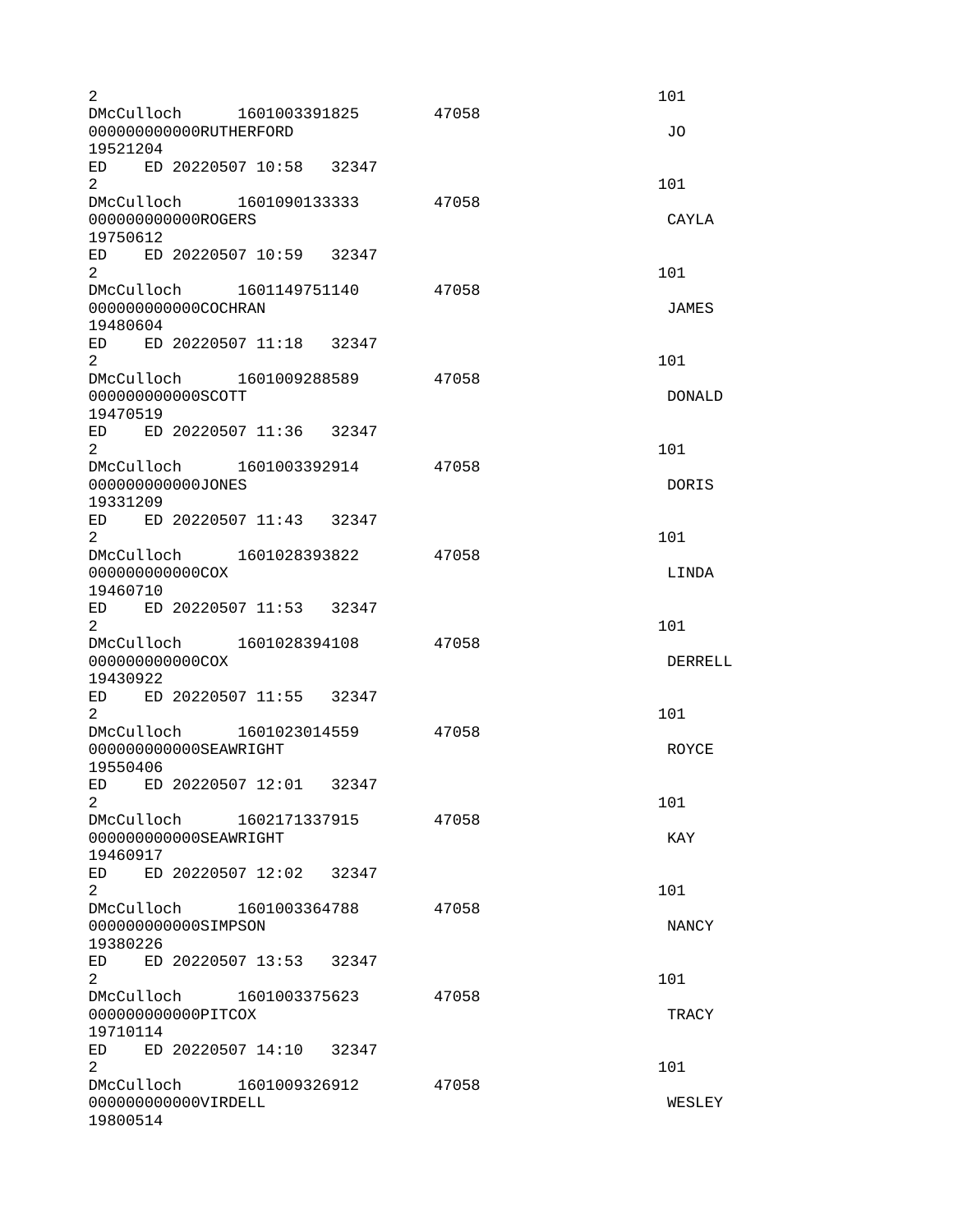ED ED 20220507 14:53 32347  $2 \t 101$ DMcCulloch 1601003393215 47058 000000000000FARRIS LYNN 19440501 ED ED 20220507 14:58 32347  $2 \t 101$ DMcCulloch 1601003367657 47058 000000000000PITCOX CHARLA 19720703 ED ED 20220507 15:10 32347  $2 \t 101$ DMcCulloch 1601003364317 47058 0000000000000MURRAY CHRISTOPHER 19651026 ED ED 20220507 15:26 32347  $2 \t 101$ DMcCulloch 1601003364329 47058 000000000000000MURRAY 61NA 19680829 ED ED 20220507 15:27 32347  $2 \t 101$ DMcCulloch 1601009072549 47058 000000000000PITCOX SHANE 19791227 ED ED 20220507 15:41 32347  $2 \t 101$ DMcCulloch 1601003366873 47058 000000000000EWERT CATHY 19620208 ED ED 20220507 15:45 32347  $2 \t 101$ DMcCulloch 1601003363156 47058 000000000000BROWN EDGAR 19500708 ED ED 20220507 16:01 32347  $2 \t 101$ DMcCulloch 1601003365271 47058 000000000000WILLIAMS PENNY 19510102 ED ED 20220507 16:31 32347  $2 \t 101$ DMcCulloch 1601003365285 47058 000000000000WILLIAMS NOVIS 19500724 ED ED 20220507 16:32 32347  $2 \t 101$ DMcCulloch 1602166440327 47058 000000000000JOHNSON KENNETH 19570606 ED ED 20220507 16:51 32347  $2 \t 101$ DMcCulloch 1601003365840 47058 000000000000PILGRIM CAROL 19550831 ED ED 20220507 16:57 32347  $2 \t 101$ DMcCulloch 1601186622889 47058 000000000000TREKELL WARREN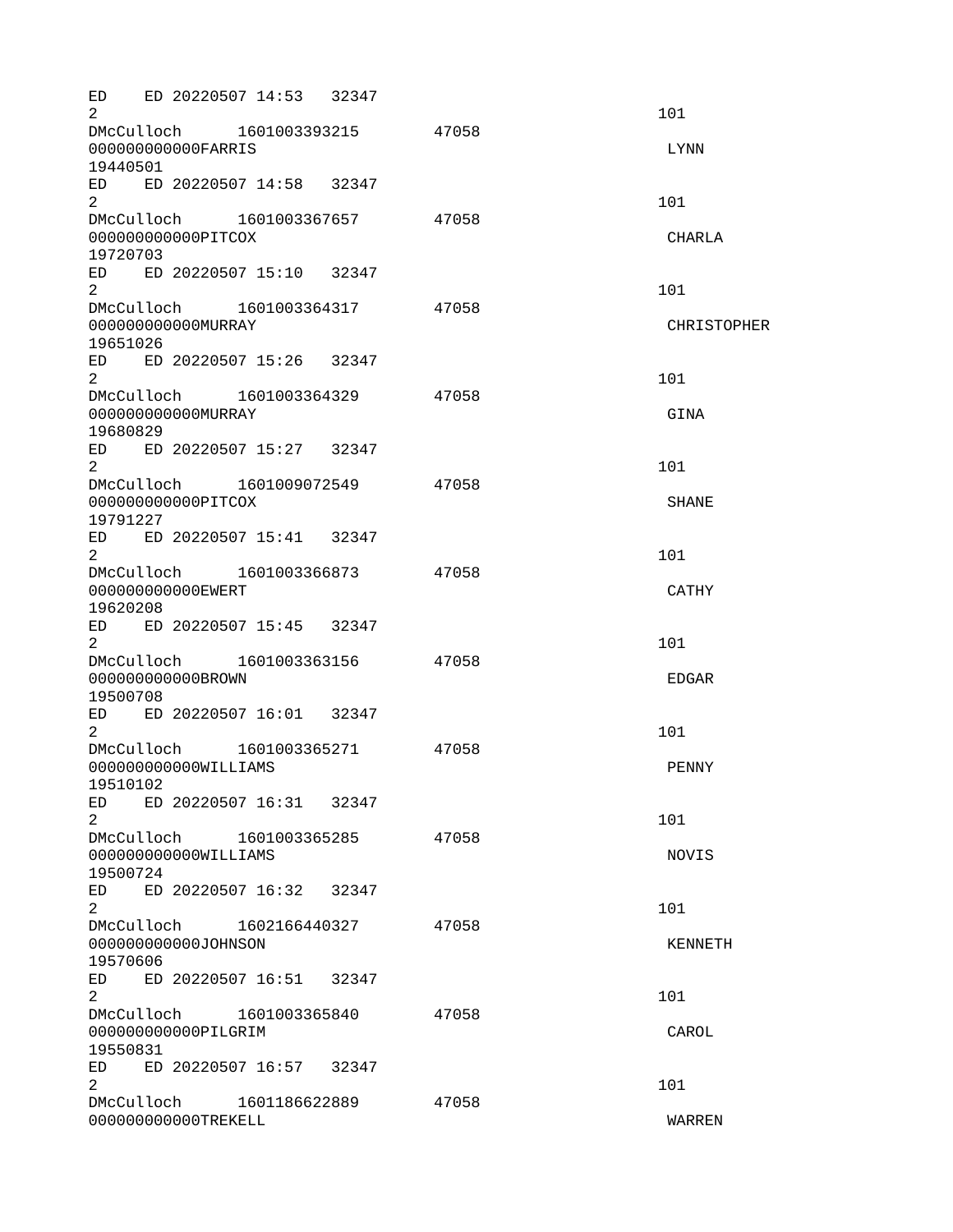19510514 ED ED 20220507 18:07 32347  $2 \t 101$ DMcCulloch 1601186622843 47058 000000000000TREKELL MARTHA 19651030 ED ED 20220507 18:08 32347  $2 \t 101$ DMcCulloch 1601020658733 47058 000000000000BOYD REBECCA 19641108 ED ED 20220507 18:15 32347  $2 \t 101$ DMcCulloch 1601003392458 47058 00000000000002UMWALT NORMA NORMA NORMA 19490723 ED ED 20220507 09:18 32347  $2\,$ DMcCulloch 1601003392443 47058 000000000000ZUMWALT JAMES 19421003 ED ED 20220507 09:20 32347  $2\,$ DMcCulloch 1602162020289 47058 000000000000ARMSTRONG LOIS 19530404 ED ED 20220507 10:29 32347  $2\,$ DMcCulloch 1602162020262 47058 000000000000ARMSTRONG DAVID 19510406 ED ED 20220507 10:30 32347  $2\,$ DMcCulloch 1601092191675 47058 000000000000JACOBY KAREN 19630718 ED ED 20220507 10:37 32347  $2\,$ DMcCulloch 1601089740655 47058 000000000000PEARCE LARRY 19481001 ED ED 20220507 11:08 32347  $2\,$ DMcCulloch 1601012281712 47058 000000000000WARE SHARRY 19530125 ED ED 20220507 11:43 32347  $2\,$ DMcCulloch 1601014346980 47058 000000000000LAND REBECCA 19521029 ED ED 20220507 11:45 32347  $2\,$ DMcCulloch 1601003372785 47058 000000000000MYERS SARA 19390315 ED ED 20220507 11:49 32347  $2\,$ DMcCulloch 1601003372792 47058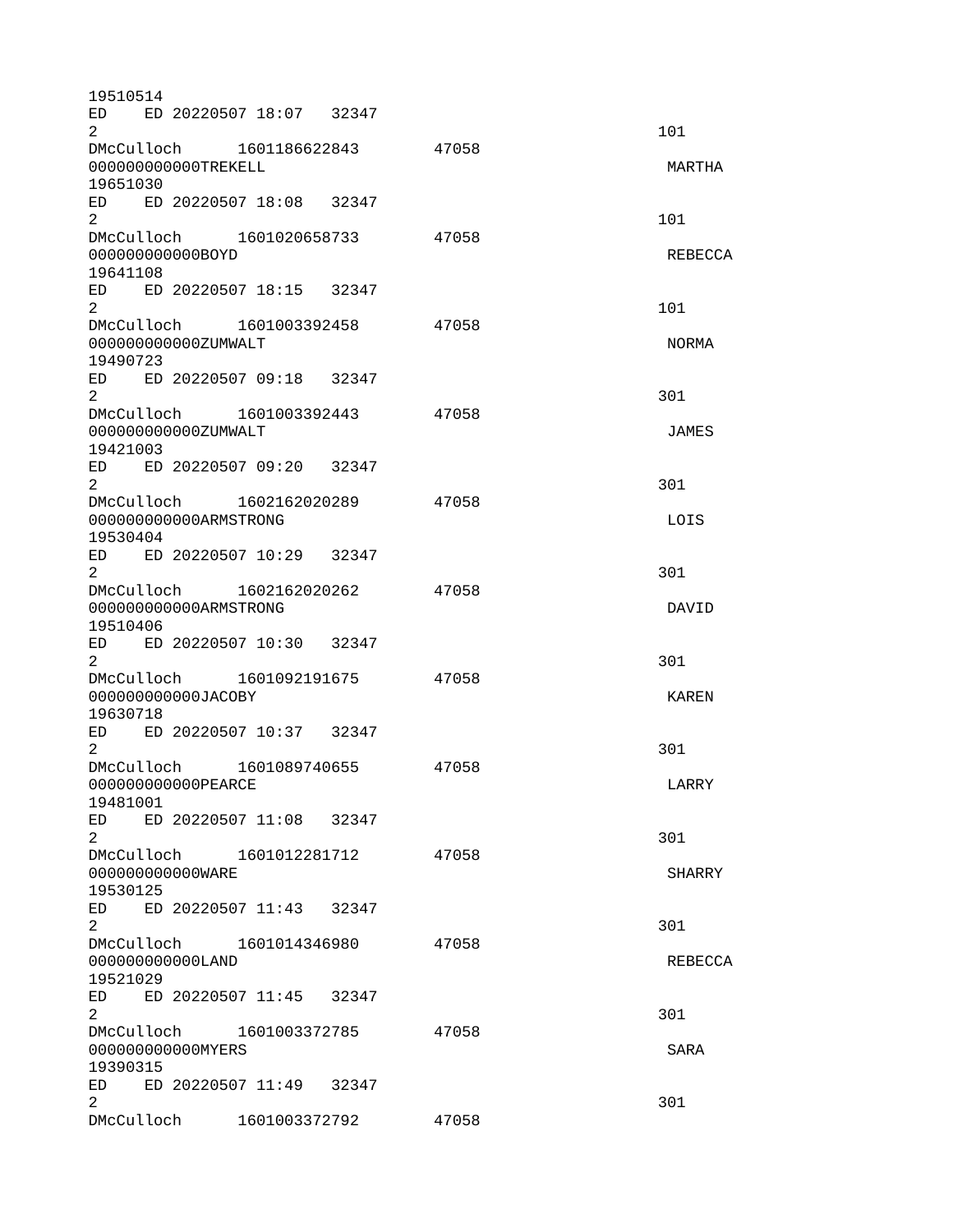| 000000000000MYERS<br>19370611                                      |               |       | WILLBORN     |
|--------------------------------------------------------------------|---------------|-------|--------------|
| ED ED 20220507 11:50 32347<br>$2^{\circ}$                          |               |       | 301          |
| DMcCulloch 1601003375131 47058<br>000000000000J0HANSON<br>19460711 |               |       | J0E          |
| ED ED 20220507 12:16 32347<br>$2^{\circ}$                          |               |       | 301          |
| DMcCulloch 1601003370945 47058<br>000000000000DEAN<br>19521105     |               |       | <b>NORMA</b> |
| ED ED 20220507 13:41 32347<br>$2^{\circ}$                          |               |       | 301          |
| DMcCulloch 1601003379635 47058<br>000000000000SALTER<br>19461230   |               |       | GARON        |
| ED ED 20220507 14:41 32347<br>$\mathbf{2}$                         |               |       | 301          |
| DMcCulloch 1601007609066 47058<br>00000000000FUCHS<br>19570816     |               |       | <b>DEBRA</b> |
| ED ED 20220507 14:59 32347<br>$2^{\circ}$                          |               |       | 301          |
| DMcCulloch 1601164985913 47058<br>00000000000FUCHS<br>19580719     |               |       | <b>FRANK</b> |
| ED ED 20220507 15:01 32347<br>$\mathbf{2}$                         |               |       | 301          |
| DMcCulloch 1601089759367 47058<br>00000000000PEARCE<br>19500131    |               |       | LANA         |
| ED ED 20220507 15:06 32347<br>$\overline{2}$                       |               |       | 301          |
| DMcCulloch 1601091566868 47058<br>00000000000PEARCE<br>19850716    |               |       | <b>JANA</b>  |
| ED ED 20220507 15:07 32347<br>2                                    |               |       | 301          |
| DMcCulloch 1601009287958<br>000000000000CURREY<br>19640915         |               | 47058 | DAVID        |
| ED ED 20220507 15:29 32347<br>$\overline{2}$                       |               |       | 301          |
| DMcCulloch<br>000000000000HARLOW<br>19411121                       | 1601003388856 | 47058 | ARCHIE       |
| ED<br>ED 20220507 15:47 32347<br>$\overline{2}$                    |               |       | 301          |
| DMcCulloch 1601003388860<br>000000000000HARLOW<br>19521014         |               | 47058 | JANET        |
| ED ED 20220507 15:49 32347<br>$\overline{2}$                       |               |       | 301          |
| DMcCulloch<br>00000000000P0TTER<br>19481214                        | 1601096800933 | 47058 | WILLIAM      |
| ED 20220507 16:10<br>ED.<br>$\overline{c}$                         | 32347         |       | 101          |